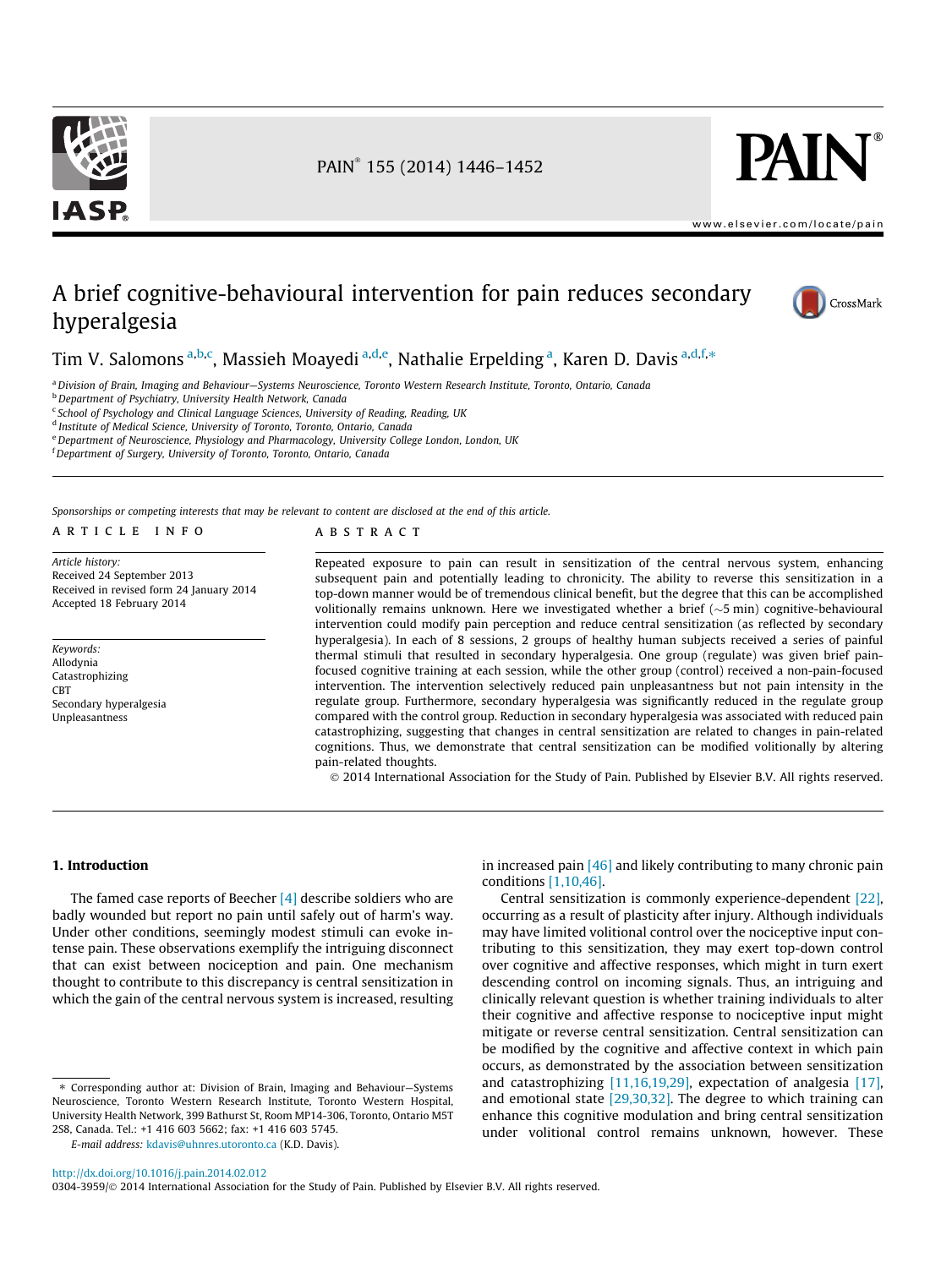previous studies consistently demonstrate that negative emotions and pain-related cognitions are associated with increased central sensitization. Therefore, we hypothesized that cognitive training that reduced negative cognitions and emotions associated with pain would be associated with reduced sensitization. Towards this end, we developed a brief intervention based on cognitive behavioural therapy (CBT) [\[2\]](#page-6-0), a psychotherapeutic intervention that targets maladaptive cognitions towards the goal of reducing negative affect. CBT has been successfully adapted to treat pain [\[38,39,45\].](#page-6-0)

Secondary hyperalgesia is a form of central sensitization in which pain sensitivity is enhanced beyond the site of injury. Originally attributed to sensitization of spinal cord dorsal horn neurons, regions higher in the neuraxis, including the periaqueductal gray (PAG) and rostral ventromedial medulla (RVM) have also been shown to contribute to the inception and maintenance of secondary hyperalgesia [\[40\]](#page-6-0). Cortical areas involved in top-down regulatory processes can modulate these brain stem regions both directly and through connections with limbic regions, such as the nucleus accumbens, hypothalamus, or amygdala [\[15\].](#page-6-0) Neuroimaging studies have demonstrated cortical involvement in pharmaco-logical and placebo modulation of secondary hyperalgesia [\[34\],](#page-6-0) providing a plausible mechanism through which secondary hyperalgesia can be modulated by altering pain-related cognitions. It is challenging, however, to acquire behavioural evidence to demonstrate how cognitive training might alter secondary hyperalgesia, because of the difficulty in quantifying injury-related nociceptive input in clinical settings where such interventions commonly occur.

To address this issue, we designed a novel experimental paradigm to determine whether a brief course of CBT could reduce secondary hyperalgesia and affective responses to prolonged experimental heat pain. Given CBT's emphasis on pain-related cognitions and emotions, we hypothesized that the effects of this intervention would be specific to the unpleasantness of pain.

### 2. Methods

# 2.1. Subjects

Forty-one healthy subjects provided informed consent to procedures approved by the University Health Network research ethics board. Subjects were prescreened for chronic pain, psychiatric disorders, use of medications, and medical conditions that would affect pain response. Two subjects withdrew and 5 were excluded for technical reasons, leaving 34 subjects (age range 21–38 years) who were randomized into either an active (ie, pain-focused) treatment (regulate group,  $n = 17$ , 8 women) or nonactive (ie, non-painfocused) treatment (control,  $n = 17$ , 8 women) group. Each subject underwent 10 experimental sessions over 21 days including initial and final sessions (for thermal thresholds and questionnaires) and 8 test sessions ([Fig. 1\)](#page-2-0). The 8 sessions occurred over a total of 10 to 19 days (mean 13.2 days, standard error 1.9)

### 2.2. Thermal detection and pain thresholds

Thermal stimuli were delivered to the left volar forearm with a  $30 \times 30$  mm Peltier thermode (TSA-II, Medoc Ltd, Israel). To determine warmth detection thresholds, we used a standard ramp protocol provided with Medoc software. Subjects were instructed to press a button when they felt a warm sensation (baseline temperature 32 $\degree$ C, ramp rate 1 $\degree$ C/s, negligible interstimulus interval [ISI], average of 4 trials). To determine heat pain thresholds, subjects were instructed to press the button when the temperature became painful (baseline temperature 32 $\degree$ C, ramp rate 1 $\degree$ C/s, 30 s ISI, final 3 of 4 trials used).

### 2.3. Determination of intensity of experimental stimuli

We used an iterative procedure to determine individualized levels of pain. We gave a series of 8 s stimuli, beginning at heat pain threshold  $+1$ °C. Subjects rated pain intensity and unpleasantness on a 0 to 10 numeric rating scale (NRS; for intensity: 0 = no pain,  $10 =$  most intense pain imaginable; for unpleasantness:  $0 =$  not unpleasant, 10 = extremely unpleasant). The distinction between unpleasantness and intensity was explained using instructions adapted from Price et al. [\[28\]](#page-6-0). Stimuli were reduced  $0.5^{\circ}$ C if it was intolerable and increased by  $0.5^{\circ}$ C if intensity or unpleasantness were <6, until a tolerable temperature <50 $\degree$ C and rated  $\geq 6/$ 10 on 6 consecutive trials was found. The temperature determined in this session was used in all subsequent sessions.

### 2.4. Experimental protocol and cognitive training

Subjects received forty-five 8-s noxious heat stimuli (30 s ISI) during each of eight 1 h test sessions [\(Fig. 1\)](#page-2-0). Every 15 trials, subjects rated stimulus intensity and unpleasantness (0–10 NRS). Within-session ratings were averaged and used to analyze between-session changes. To check whether there was a significant within session variance in these measurements, we conducted an analysis in which we included Measurement as a variable with 3 levels (first, second, and third pain ratings within session).

Before administration of the thermal stimuli, subjects in the regulate group received a brief ( $\sim$ 5 min) session of pain-focused cognitive behavioural training based on an existing treatment manual [\[38\]](#page-6-0). They were taught about the relationship between sensory, cognitive, and emotional responses to pain and were trained to reduce their stress response to the painful stimuli by identifying negative cognitions that arose and reappraising their situation to focus on potential benefits of the training (eg, ability to cope with future pain stimuli, financial compensation). They were encouraged to use their training to cope with the painful experimental stimuli. Subjects in the control group were trained in interpersonal effectiveness  $[23]$  after the pain stimuli. This training focused on managing the demands of others by effectively balancing goals and expectations and communicating assertively but respectfully with others. Given that investigation of the effects of cognitive training on central sensitization is relatively novel, we sought to determine whether such training had any effect on secondary hyperalgesia rather than to compare it directly to another active psychotherapeutic treatment. Thus, the therapeutic intervention given to the control group was designed to control for general and non-pain-specific effects of a psychotherapeutic intervention (eg, global changes in mood) and not to encourage attempts to cognitively regulate the pain stimuli. Therefore, no link between the training and the painful stimuli was explicitly made and the training was administered after the pain stimuli. Both treatments were administered by an individual (TVS) with graduate training in clinical psychology and equivalent experience administering each treatment. The full text of both interventions administered is available online as Supplemental material.

### 2.5. Self-report measures

Subjects completed the Dysfunctional Attitude Scale (DAS) [\[44\],](#page-6-0) NEO Five-Factor Inventory (NEO-FFI) [\[8\],](#page-6-0) and Coping Strategies Questionnaire [\[31\]](#page-6-0) at the initial visit. Subjects completed the trait version of the Pain Catastrophizing Scale (PCS) [\[37\],](#page-6-0) Beck depression inventory (BDI) [\[3\]](#page-6-0), and Spielberger State/Trait Anxiety Inventory (STAI) [\[36\]](#page-6-0) at the initial and final sessions. Participants rated the degree to which they found the training material novel (''The material was new to me'') and useful (''I learned skills which will be useful to me in other contexts'') and the degree to which they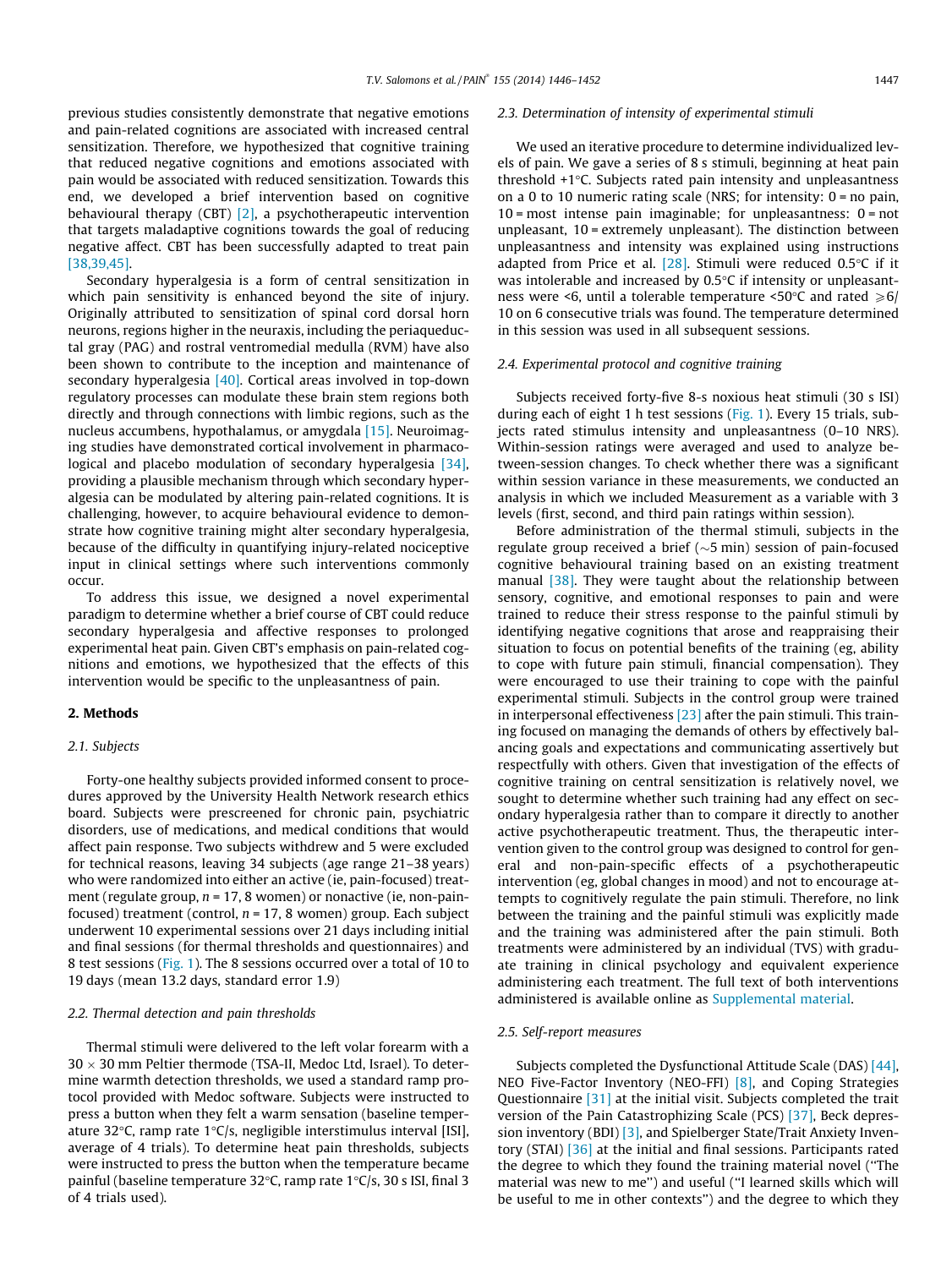<span id="page-2-0"></span>

Fig. 1. Experimental design. Subjects participated in 10 sessions over 21 days. Hyperalgesia and allodynia were measured immediately after pain stimuli at sessions 1 and 8. Warmth detection thresholds; heat pain thresholds; and questionnaires were measured at initial and final sessions.

used them outside the training sessions (''I practiced the skills outside the lab'') on a 5-point Likert scale.

# 2.6. Secondary hyperalgesia and allodynia measurement

The areas of secondary hyperalgesia and allodynia (pain evoked by a nonnociceptive stimulus) were measured immediately after the last pain stimulus at sessions 1 and 8 by an individual (NE) blinded to group assignment. Measurement was conducted on the basis of previously published work [\[25\].](#page-6-0) The borders of secondary hyperalgesia were delineated using punctate mechanical stimuli (256 mN von Frey filament) delivered to the volar forearm distal to the stimulus site (wrist, elbow, side of arm) and moved in 0.5 cm increments along 8 orthogonal trajectories from well outside the hyperalgesic region towards the stimulation site until the subject reported an increase in pain intensity. Subjects were instructed to indicate the moment they felt an increased pinprick sensation (relative to the pinprick sensation they experienced at the more distal region). As soon as they felt a change in sensation, the stimulation was stopped and the exact location was marked. Allodynia was assessed using a brush stimulus along the same trajectories. The areas of hyperalgesia and allodynia were calculated by transcribing the data points from each trajectory to measured graph paper (with 1  $mm<sup>2</sup>$  resolution) to obtain surface area. These calculations were conducted without knowledge of group assignment.

### 2.7. Statistical analyses

Our first hypothesis was that the CBT intervention would reduce secondary hyperalgesia. To test this hypothesis, we used a mixed model analysis of variance (ANOVA), with Group (control vs regulate) as a between-subject variable and Session (1 vs 8) as a within-subject variable. To test our second hypothesis—that the CBT intervention would specifically reduce pain unpleasantness we again entered Group as a between-subject variable and Session as a within-subject variable into a mixed model ANOVA along with another within-subject variable, Rating Type (Pain Intensity vs Pain Unpleasantness). To ensure that measurement of pain perception did not significantly vary within sessions, we also entered Measurement (within-session measurements 1–3) as a within-subject variable for each Rating type. To understand the effects that drove the significant interactions, we then followed these analyses up by examining simple main effects. For simple main effects, betweensubjects analysis (of Group) were conducted using a 1-way ANOVA and within-subjects effects (of Session and Rating Type) were conducted by paired t tests (IBM, Armonk, NY). Correlations were compared by a Fisher r-to-z transformation (Vassar stats tool [http://](http://vassarstats.net/rdiff.html) [vassarstats.net/rdiff.html](http://vassarstats.net/rdiff.html)). Analyses were thresholded at P < .05.

### 3. Results

### 3.1. Pain-specific intervention selectively reduced pain unpleasantness

In line with our prediction, the CBT intervention differentially affected pain intensity and unpleasantness, as evidenced by a significant Session  $\times$  Group  $\times$  Rating interaction ( $F_{1,32}$  = 4.32, P < .05) ([Fig. 2](#page-3-0)). To determine whether this was driven by selective reduction in unpleasantness in the CBT group, we examined Group  $\times$  Session interactions for each Rating Type separately. There was a significant Group  $\times$  Session interaction for unpleasantness ratings  $(F_{1,32} = 4.93, P < .05)$  but not intensity ratings  $(F<sub>1,32</sub> = 1.8, P = .2)$ . The pain-focused cognitive training reduced pain unpleasantness ratings by 58% (mean ± standard error [SE]  $6.5 \pm 0.5$  to  $3.1 \pm 0.5$ ), whereas the nonpain training induced a 31% reduction in pain unpleasantness in the control group (mean  $\pm$  SE 6.5  $\pm$  0.4 to 4.5  $\pm$  0.5). The pain intensity ratings decreased by 38% in the regulate group (mean  $\pm$  SE 7.2  $\pm$  0.4 to  $4.5 \pm 0.5$ ) and by 28% in the control group (mean  $\pm$  SE 6.8  $\pm$  0.2 to  $4.9 \pm 0.4$ ). At Session 1, there was no group difference for pain intensity ( $F_{1,32}$  = 0.47, P = .5) or pain unpleasantness ( $F_{1,32}$  = 0.01,  $P = .94$ ). At Session 8, there was no significant Group difference for pain intensity ( $F_{1,32}$  = 0.46, P = .5) but a marginally significant Group difference in pain unpleasantness ( $F_{1,32}$  = 4.03, P = .05). Both groups rated the stimuli as less intense and less unpleasant after 8 training sessions ( $F_{1,32}$  = 72.72,  $P < .05$ ), with significant pre- to postintervention reductions in pain threshold [\(Table 1\)](#page-3-0), indicating a habituation effect across sessions.

There were no Group  $\times$  Measurement  $\times$  Session interactions for intensity  $(F_{2,64} = 0.47, P = .63)$  or unpleasantness  $(F_{2,64} = 0.03,$  $P = .97$ ) indicating that the intervention did not significantly alter the pattern of pain perception reporting within session.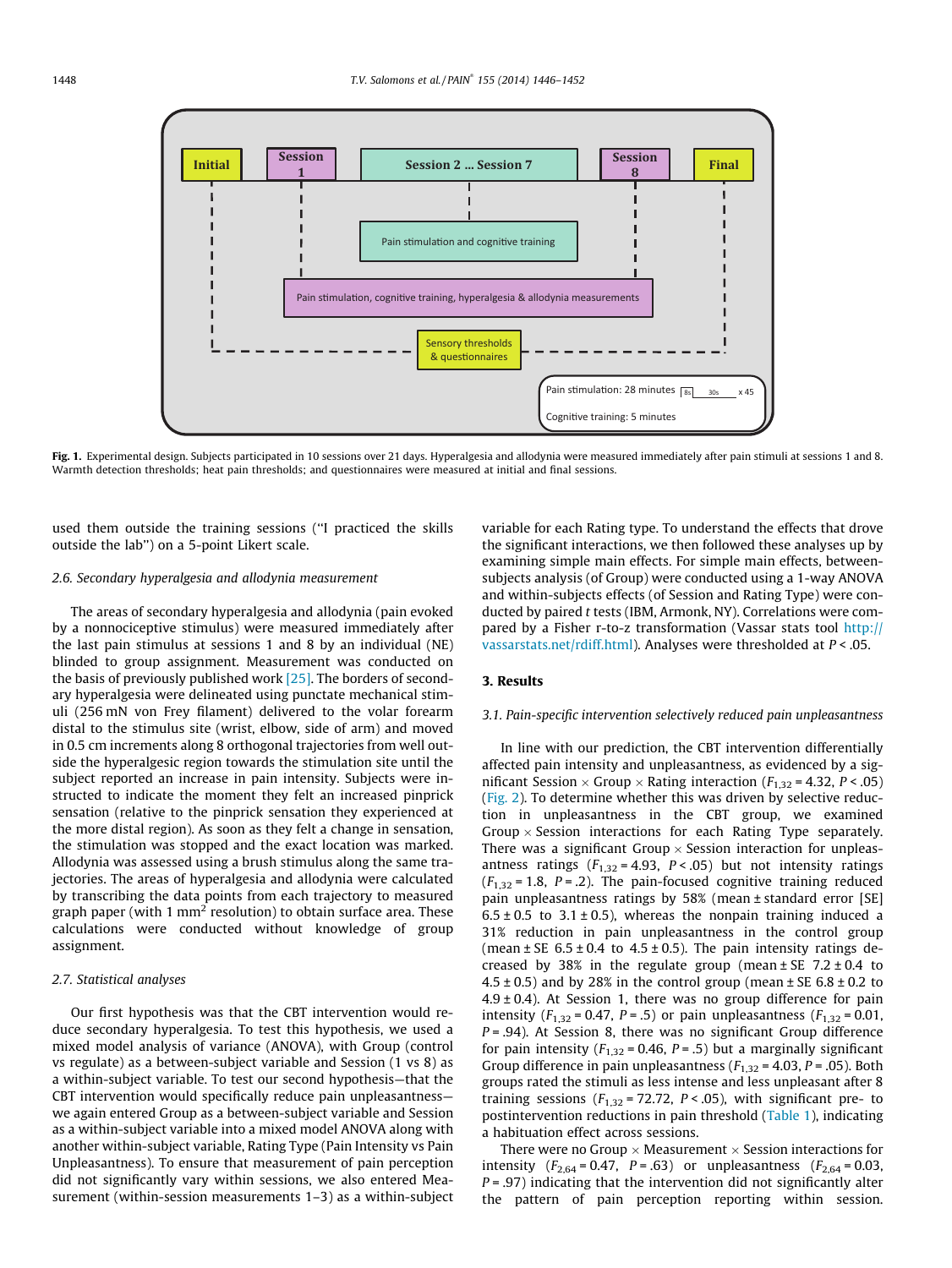<span id="page-3-0"></span>

Fig. 2. Significant Group  $\times$  Session  $\times$  Ratings type interaction. Pain intensity was reduced equally in both groups (A), but regulate group had significantly greater  $reduction$  in pain unpleasantness after intervention ( $\Phi$  denotes significant Group  $\times$  Session  $\times$  Ratings interaction,  $F_{1,32}$  = 4.32, P < .05) (B). Relative reduction in unpleasantness (relative to intensity) in regulate group is evident from ratio of unpleasantness/intensity by Session and Group  $({^*P} < .05)$  (C).

# Measurement  $\times$  Group  $\times$  Rating Type interactions were not significant at sessions 1 ( $F_{2,64} = 0.37$ ,  $P = .7$ ) or 8 ( $F_{2,64} = 1.37$ ,  $P = .27$ ). Measurement  $\times$  Group and Measurement  $\times$  Session interactions were also not significant for intensity or unpleasantness. Because of the lack of interaction with group or session, Measurement effects are not discussed further.

### 3.2. Pain-specific intervention reduced secondary hyperalgesia

There was secondary hyperalgesia on the volar forearm in all but one subject in both groups after the 45 painful stimuli. In line with our hypothesis, there was a significant difference between the effects of the CBT intervention and the control intervention on secondary hyperalgesia, as evidenced by a significant Group  $\times$  Session interaction ( $F_{1,32}$  = 5.9,  $P < .05$ ; [Fig. 3b](#page-4-0)). There was a significant and pronounced (38%) reduction in secondary hyperalgesia between the 2 sessions in the regulate group but not in the control group (which had an 8% increase) (Table 1).

Allodynia on the volar forearm was observed less consistently and across a smaller area than secondary hyperalgesia (21 of 34 subjects at session 1, 18 of 34 subjects at session 8). There was no significant change between sessions in either group (Table 1).

Session  $\times$  Group interactions were not significant for allodynia  $(F_{1,32} = 0.53, P = .47)$ , warmth detection threshold  $(F_{1,32} = 0.59, P = .47)$  $P = .45$ ), heat pain threshold  $(F_{1,32} = 0.28, P = .6)$ , PCS score  $(F_{1,32} = 0.77, P = .39)$ , and depression  $(F_{1,32} = 0.12, P = .73)$ . There were no significant reductions in either group in any of these variables (Table 1).

Change in secondary hyperalgesia was significantly correlated with change in PCS within the regulate group ( $r = 0.56$ ,  $P < .05$ , [Fig. 3d](#page-4-0)) but not in the control group ( $r = 0.27$ ,  $P = .31$ ). These correlations were not significantly different from each other (Fisher rto-Z transformation,  $Z = 0.92$ ,  $P = .36$ ), so no interaction effect should be inferred. Secondary hyperalgesia change was not significantly correlated with changes in pain intensity  $(r = 0.11, P = .68)$ for regulate;  $r = -0.09$ ,  $P = .74$  for control) or pain unpleasantness  $(r = 0.08, P = .77$  for regulate,  $r = -0.03, P = .92$  for control).

### Table 1

Psychophysical and behavioural data.<sup>a</sup>

| Condition and group               |          | First measurement | Final measurement | T       | P              |
|-----------------------------------|----------|-------------------|-------------------|---------|----------------|
| Hyperalgesia $\text{cm}^2$ )      | Regulate | 48.0 (7.01)       | 29.8 (7.31)       | 3.66    | $15 - 01$      |
|                                   | Control  | 45.0 (6.29)       | 48.5 (8.80)       | $-0.47$ | .65            |
|                                   | F(P)     | 0.10(0.75)        | 2.67(0.11)        |         |                |
| Allodynia $\text{cm}^2$ )         | Regulate | 5.3(2.54)         | 4.8(2.24)         | 0.39    | .7             |
|                                   | Control  | 7.1(2.29)         | 9.6(4.26)         | $-0.64$ | .53            |
|                                   | F(P)     | 0.27(.61)         | 1.00(.33)         |         |                |
| Pain threshold $(°C)$             | Regulate | 46.2 (0.77)       | 48.9 (0.22)       | $-4.03$ | 501            |
|                                   | Control  | 46.0 (0.68)       | 48.0 (0.49)       | $-3.6$  | 501            |
|                                   | F(P)     | 0.05(.83)         | 2.3(0.14)         |         |                |
| Warmth detection threshold $(°C)$ | Regulate | 36.2 (0.71)       | 38.0(1.05)        | $-1.34$ | $\cdot$ .2     |
|                                   | Control  | 35.4 (0.38)       | 36.1 (0.72)       | $-1.08$ | $\overline{3}$ |
|                                   | F(P)     | 1.04(.31)         | 2.3(0.14)         |         |                |
| <b>PCS</b>                        | Regulate | 14(2.2)           | 11(2.0)           | 1.6     | .13            |
|                                   | Control  | 16(1.9)           | 16(2.1)           | 0.32    | .75            |
|                                   | F(P)     | 0.78(.39)         | 2.01(0.17)        |         |                |
| Depression (BDI total)            | Regulate | 5(1.1)            | 4(0.9)            | 1.13    | .28            |
|                                   | Control  | 5(0.9)            | 4(1.1)            | 0.61    | .55            |
|                                   | F(P)     | 0.03(.87)         | 0.03(.87)         |         |                |
| Anxiety (STAI total)              | Regulate | 33(1.5)           | 31(2.1)           | 0.87    | $\cdot$ 4      |
|                                   | Control  | 30(1.8)           | 29(1.5)           | 1.28    | .22            |
|                                   | F(P)     | 0.09(0.35)        | 0.74(.4)          |         |                |

PCS, pain catastrophizing scale; BDI, Beck Depression Index; STAI, State-Trait Anxiety Index.

Data are presented as mean (standard error) group data. Paired t tests were used to compare sessions within groups. One-way analyses of variance were used to compare groups within sessions.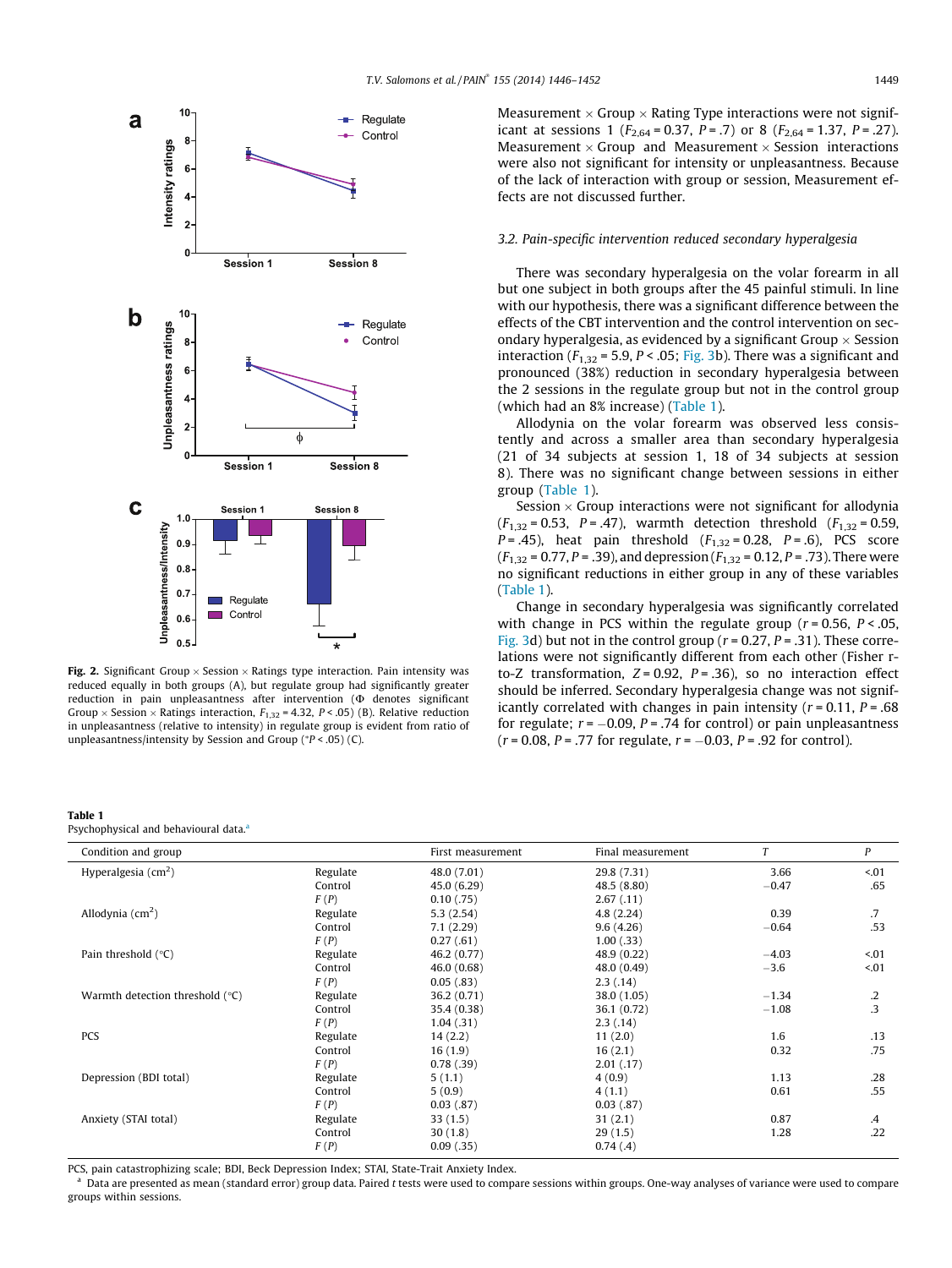<span id="page-4-0"></span>

Fig. 3. Secondary hyperalgesia is reduced by cognitive intervention. (A) Example of zone of mechanical secondary hyperalgesia as delineated along 8 orthogonal measurement trajectories. (B) Difference scores for secondary hyperalgesia  $(*P < .05)$  for regulate and control groups. Error bars represent standard error. (C) Individual subjects' change in secondary hyperalgesia by group. (D) Relationship between absolute change in secondary hyperalgesia and pain catastrophizing. Correlation was significant in regulate group ( $r = 0.56$ ,  $P < .05$ ) but not in control group ( $r = 0.27$ ,  $P = .31$ ).

### 3.3. No group differences at baseline

There was no significant group difference in the temperature chosen and administered throughout the trial  $(F_{1,32} = 0.44,$  $P = .51, 48.3 \pm 0.28$  °C [mean  $\pm$  SE] for regulate group,  $47.9 \pm 0.45$  °C for control group). There were no baseline differences in warmth detection threshold, heat pain threshold, allodynia, or secondary hyperalgesia [\(Table 1\)](#page-3-0). There was also no significant group difference in preexisting pain-related attitudes (PCS), coping strategies (CSQ), personality factors (NEO-FFI), depression (BDI), anxiety (STAI), and dysfunctional attitudes (DAS) (all  $P > .05$ ).

# 3.4. Interventions matched in subject participation and non-painrelated benefits

The 2 groups did not differ in the degree to which they viewed the therapeutic intervention as novel  $(F_{1,32} = 3.2, P = .08)$  or useful outside of the laboratory ( $F_{1,32}$  = 2.10, P = .16) or in the degree to which they practiced the skills they were taught  $(F_{1,32} = 0.36,$  $P = .56$ ). This demonstrates that both treatments were considered beneficial and that effects observed were not due to non-pain-specific differences in the treatments.

There were no significant main effects of Sex or Group  $\times$  Sex interactions in any of the dependent measures examined.

### 4. Discussion

Central sensitization contributes to the pathophysiology of many clinical pain conditions [\[1,10,46\].](#page-6-0) The mechanisms through which ongoing nociceptive input enhances central sensitization is well studied [\[22\]](#page-6-0), but little is known about how individuals might volitionally and endogenously attenuate central sensitization by altering their cognitive and affective response to ongoing noxious input. To elucidate these processes, we designed a novel paradigm in which participants were exposed to repeated thermal pain in 8 sessions, with half of the participants receiving an intervention based on CBT [\[38\].](#page-6-0) We report 2 important findings.

The first key finding is that the cognitive intervention specifically altered the affective, but not sensory, dimension of pain. The groups had a similar reduction in pain intensity over the experimental sessions, but the regulate group had a significantly greater reduction in pain unpleasantness ratings. This selective decline in pain unpleasantness is consistent with the focus of CBT on managing pain-related thoughts and feelings.

The second important and novel finding is that cognitive intervention reduced secondary hyperalgesia, a proxy for central sensitization, in the regulate group. Individuals with the greatest reduction in secondary hyperalgesia also had the largest reductions in pain catastrophizing. Thus, we have demonstrated that training individuals to alter their cognitive response to pain can reduce central sensitization and that these changes are associated with changes in pain-related beliefs.

Although CBT is directly aimed at altering pain-related thoughts and emotions, the effects of these alterations on the central processing of incoming sensory signals are not well understood. Mel-zack and Wall's [\[24\]](#page-6-0) classic gate control theory proposed that descending signals from the brain could modulate incoming nociceptive signals at the spinal level, providing a plausible mechanism by which thoughts and feelings might influence pain processing directly. We now know that supraspinal regions such as PAG and RVM can facilitate or inhibit spinal processing of nociceptive input and that upstream, this pathway is connected to brain regions involved in cognition and affect such as the amygdala, anterior cingulate, and prefrontal cortices  $[15]$ . The role of RVM-mediated descending facilitation in secondary hyperalgesia has been demonstrated, with facilitation of pain outside of injured tissue blocked by transection of the spinal cord and chemical block of RVM [\[20,41\]](#page-6-0). Secondary hyperalgesia may be limited by tonic descending inhibition, but with prolonged nociceptive input, descending facilitation might become more prominent  $[43]$ . Therefore, in this study, prolonged nociceptive input may have induced facilitation outside the stimulation area, which was subsequently reduced or counteracted by increased inhibitory signals.

Animal and human studies indicate an interaction of brain stem regions involved in descending control with cortical regions involved in modulation of cognition and emotion. This provides a plausible mechanism by which altering cognitive responses to pain might alter the balance of descending inhibition and facilitation. Neuroimaging studies of top-down modulation of pain demonstrated coactivation of PAG with cortical regions such as ventromedial prefrontal cortex when pain is altered by cognitive manipulations [\[6,12,26,33,42\]](#page-6-0). Furthermore, the dorsal horn's involvement in placebo analgesia suggests a link between expectation and modulation of ascending nociceptive signals [\[13\].](#page-6-0)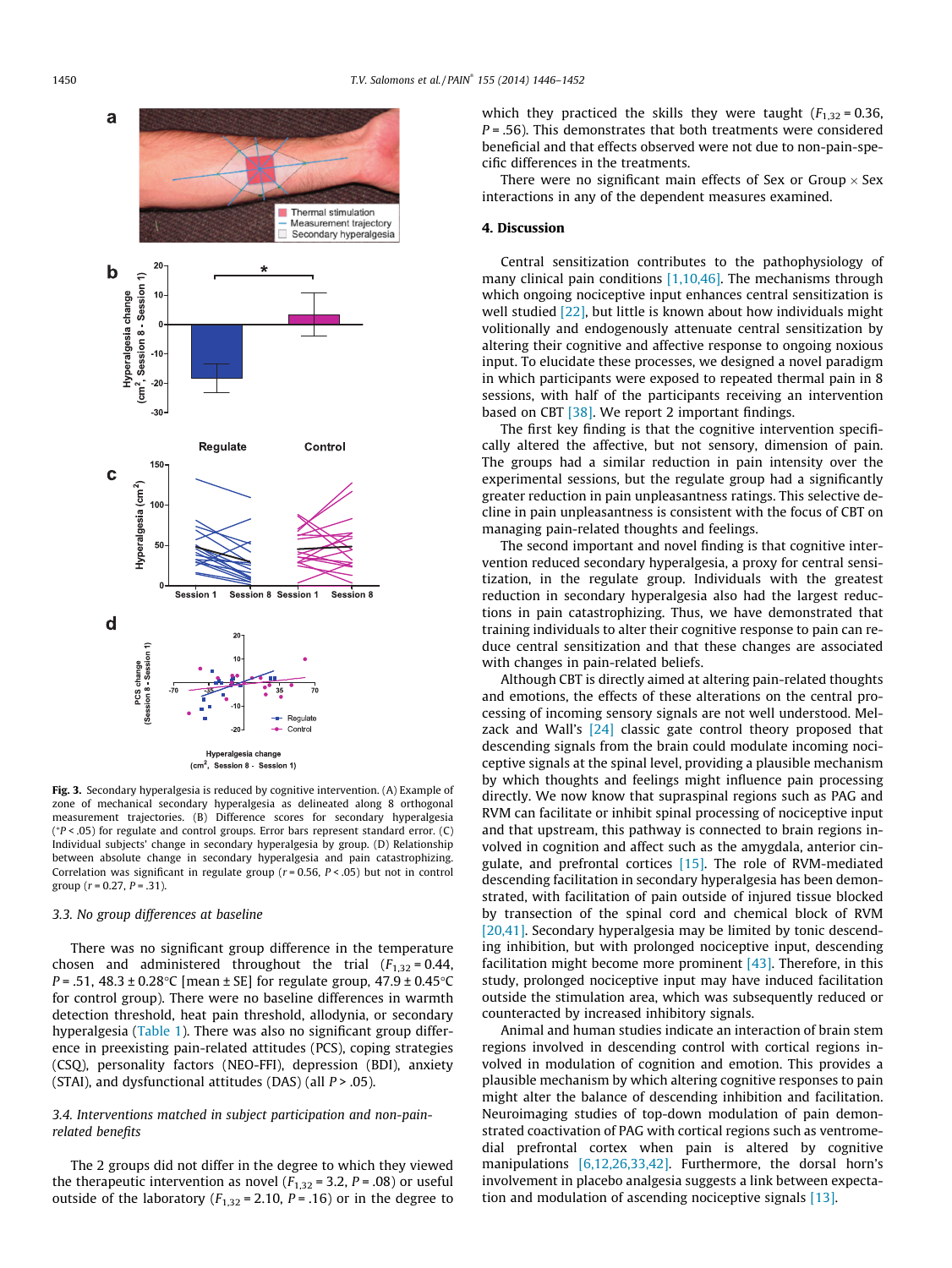Behavioural evidence also supports the possibility that central sensitization and descending pain control can be altered on the basis of cognitive and/or affective context in which pain occurs. For example, expectation of hyperalgesia can block analgesic effects of counterirritation [\[17\],](#page-6-0) and emotional manipulations can alter self-reported pain perception and nociceptive flexion reflex in a valence-specific manner [\[30\],](#page-6-0) suggesting descending inhibition and facilitation of spinal responses. There is also evidence that relaxation training alters nociceptive flexion reflex [\[14\]](#page-6-0). Consistent with our finding that changes in secondary hyperalgesia co-occurred with, but did not correlate with, changes in perceived pain unpleasantness, affective modulation of pain self-report and spinal reflexes can be dissociated under different cognitive conditions [\[29\]](#page-6-0) via separate neural mechanisms [\[32\].](#page-6-0) There are also individual differences in the degree to which changes in sensitization and pain perception co-occur [\[9\].](#page-6-0)

Individual differences in psychological factors such as catastrophizing can alter central sensitization/descending control [\[11,16,18,19,29\],](#page-6-0) leading to the hypothesis that treatments that reduce catastrophizing might also reduce central sensitization [\[18\].](#page-6-0) Our study provides support for this hypothesis because individuals whose catastrophizing was reduced by the cognitive intervention had the greatest reduction in secondary hyperalgesia. However, there was no group difference in the reduction of catastrophizing and no significant difference in the relationship between changes in catastrophizing and secondary hyperalgesia. This finding limits the inferences that can be made about the effectiveness of the intervention in reducing catastrophizing. One possible explanation is that the change that occurred was in state catastrophizing (ie, catastrophizing specific to the pain stimuli presented) and that the measure of catastrophizing used captured only a portion of the relevant variance. The inability to distinguish changes to state and trait catastrophizing is a limitation of the study. An alternative explanation for the lack of group differences is that some individuals in the control group had reductions in both catastrophizing and secondary hyperalgesia without intervention. Elucidating which individuals respond maximally to cognitive interventions and which might simply improve over time without intervention might therefore improve our understanding of how to efficiently apply these treatments.

A laboratory-based paradigm such as the one used here offers distinct advantages for understanding mechanisms of cognitive interventions. Unlike clinical studies, the amount of nociceptive input can be controlled, eliminating confounding elements due to individual differences in peripheral pathology, which are often poorly understood. Previous work has demonstrated consistent but moderate effects of CBT in chronic pain populations [\[45\].](#page-6-0) Improvement in outcomes is hampered by limited understanding of the processes by which successful treatment occurs and lack of appropriate measures to understand these processes [\[45\]](#page-6-0). Our study suggests that in addition to commonly studied outcome measures like depression and disability, modulation of central sensitization might be an additional benchmark for examining the effectiveness of these interventions. Our design allows for manipulation of nociceptive input and direct measurement of secondary hyperalgesic responses and their relationship to sensory, affective, and cognitive responses to pain, potentially providing improved understanding of how these treatments work and whom they work for.

We also note that this study was an exploratory investigation of whether cognitive training can affect sensitization; it was not designed to identify the specific components of the training that contribute to the observed effect. The psychotherapeutic intervention given to the control group was intended to control only for general effects of psychotherapy (eg, changes in mood) beyond the experimental context. Therefore, we did not match the 2 groups in terms

of their ability to apply what they learned during the experience of pain and placed the control intervention after the pain stimuli to explicitly avoid use of the skills taught in the control intervention during pain. This design places limitations on the interpretations of the findings as follows. First, because the study was not designed to compare 2 active treatments for pain, it should not be concluded that CBT is superior to other psychotherapeutic interventions in terms of the effects observed. Second, it is possible that the groups differed in terms of effects not specific to CBT, such as distraction during pain or differential experimenter contact. It should be noted, however, that any differences in training were present at both session 1 and session 8, making it unlikely that such differences would drive the significant Session  $\times$  Group interactions that constitute the key findings in this paper. Nevertheless, the CBT intervention used here consisted of many different elements, including reduction of negative thoughts and focus on positive goals. Further study is needed to isolate specific aspects of therapeutic intervention that alters central sensitization.

Much is known about how maladaptive plasticity gives rise to central sensitization and how central sensitization contributes to pain disorders. Less is known about how this plasticity can be harnessed and reversed volitionally. If prolonged nociceptive input alters the balance of descending inhibition and facilitation, leading to chronicity [\[27\],](#page-6-0) then mitigating or reversing this plasticity at an early stage might prevent chronification of pain. Here we demonstrate reduction in experience-induced secondary hyperalgesia after a brief cognitive-behavioural intervention. These findings show how alteration of pain-related cognitive and affective responses can reduce centrally mediated pain responses, leading to the intriguing possibility that such intervention might reduce pain chronicity. Recent work demonstrates that CBT alters both functional activation [\[21\]](#page-6-0) and brain structure [\[35\]](#page-6-0) in regions involved in cognitive modulation and descending control of pain in chronic pain populations, suggesting that plasticity that underlies the observed reductions in central sensitization could be similar to that present in chronic pain. The time course of such changes is unclear. CBT can have long-term effects over variables such as anxiety, depression, perceived control, and functional disability [\[5\].](#page-6-0) Bushnell et al. [\[7\]](#page-6-0) suggested the neural bases that underlie these types of cognitive and affective deficits may overlap with pain modulatory systems, suggesting that the time course of central sensitization changes might be similar. Nevertheless, further research is needed to delineate the time course of the effects observed here and the likelihood that reductions in central sensitization might represent a long-lasting benefit of pain focused cognitive training.

### Conflict of interest statement

The authors report no conflict of interest.

### Acknowledgements

This work was supported by the Canadian Institutes of Health Research and the Canada Research Chair program. TVS was funded by a Clinician-Scientist Award from the University of Toronto Centre for the Study of Pain. MM was funded by a CIHR Banting and Best Canada Graduate Scholarship, an Ontario Graduate Scholarship and the CIHR Pain: M2C and Cell Signals Strategic Training in Health Research grants. NE was supported by the Fonds National de la Recherche Luxembourg (PDR-09-023).

### Appendix A. Supplementary data

Supplementary data associated with this article can be found, in the online version, at [http://dx.doi.org/10.1016/j.pain.2014.02.012.](http://dx.doi.org/10.1016/j.pain.2014.02.012)